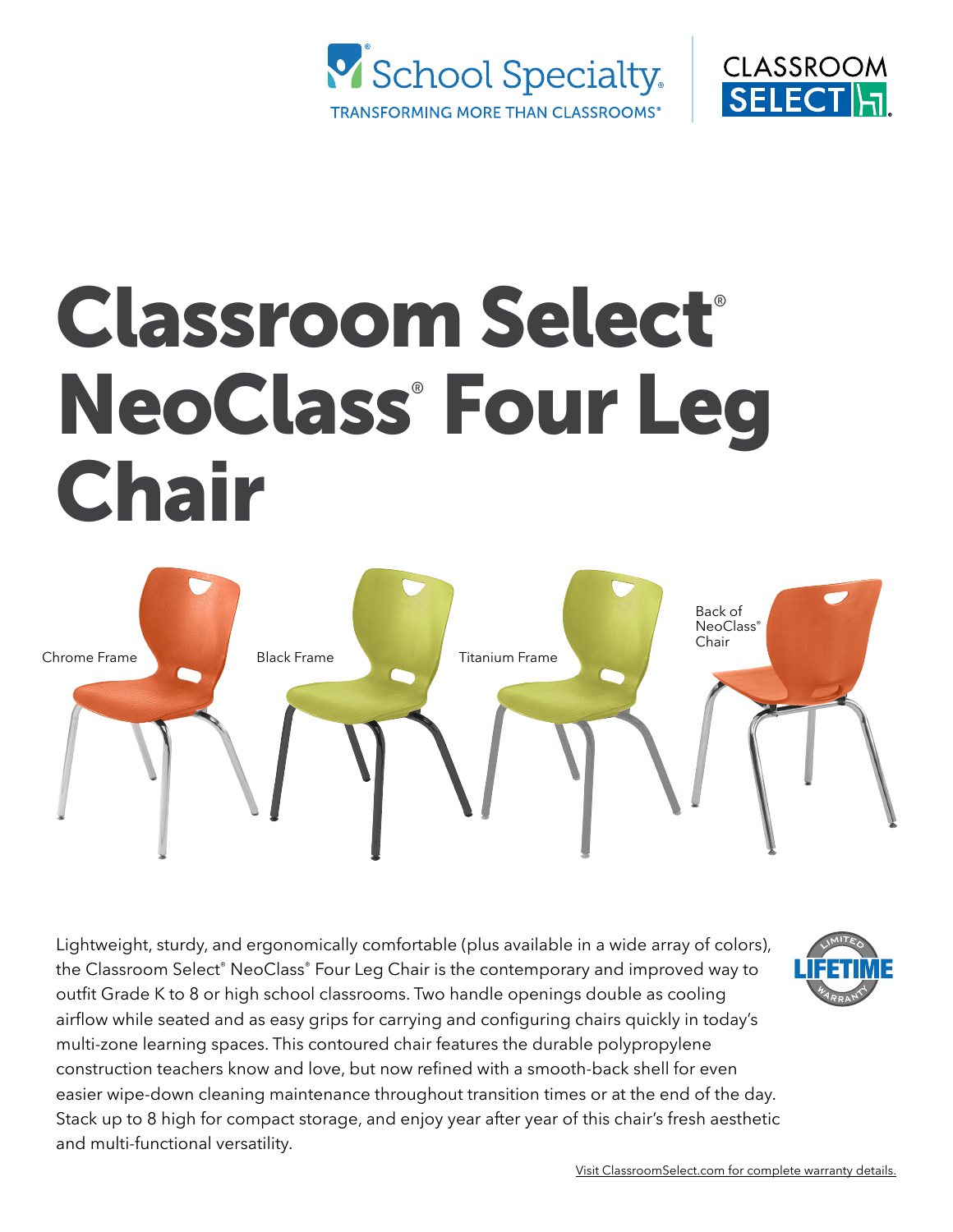

## FEATURES

- The contoured shell provides extra lumbar support
- The smooth back design offers easier cleaning maintenance
- A waterfall seat edge reduces pressure points and promotes better circulation to enhance ergonomic comfort
- Two handle openings on the top and bottom of the shell boost airflow and enhance portability
- Available in 22 fresh colors, 3 frame colors and 4 types of glides
- Optional field installed book baskets available for 20"A+, 18"A+ and 18" sizes
- Easy to clean with soap, water, and an optional diluted bleach solution
- Stack chairs up to 8 high and save on storage space
- Quickship available for select sizes and colors
- Ships assembled

## SPECIFICATIONS

### **CONSTRUCTION**

- Chair frames are constructed from 11 /8", 18-gauge tubular steel
- Frames with A+ shells, are formed from 16-gauge tubular steel
- Frame finishes available in durable chrome, and contemporary powder coat black or titanium colors
- Shell is made of long lasting, durable polypropylene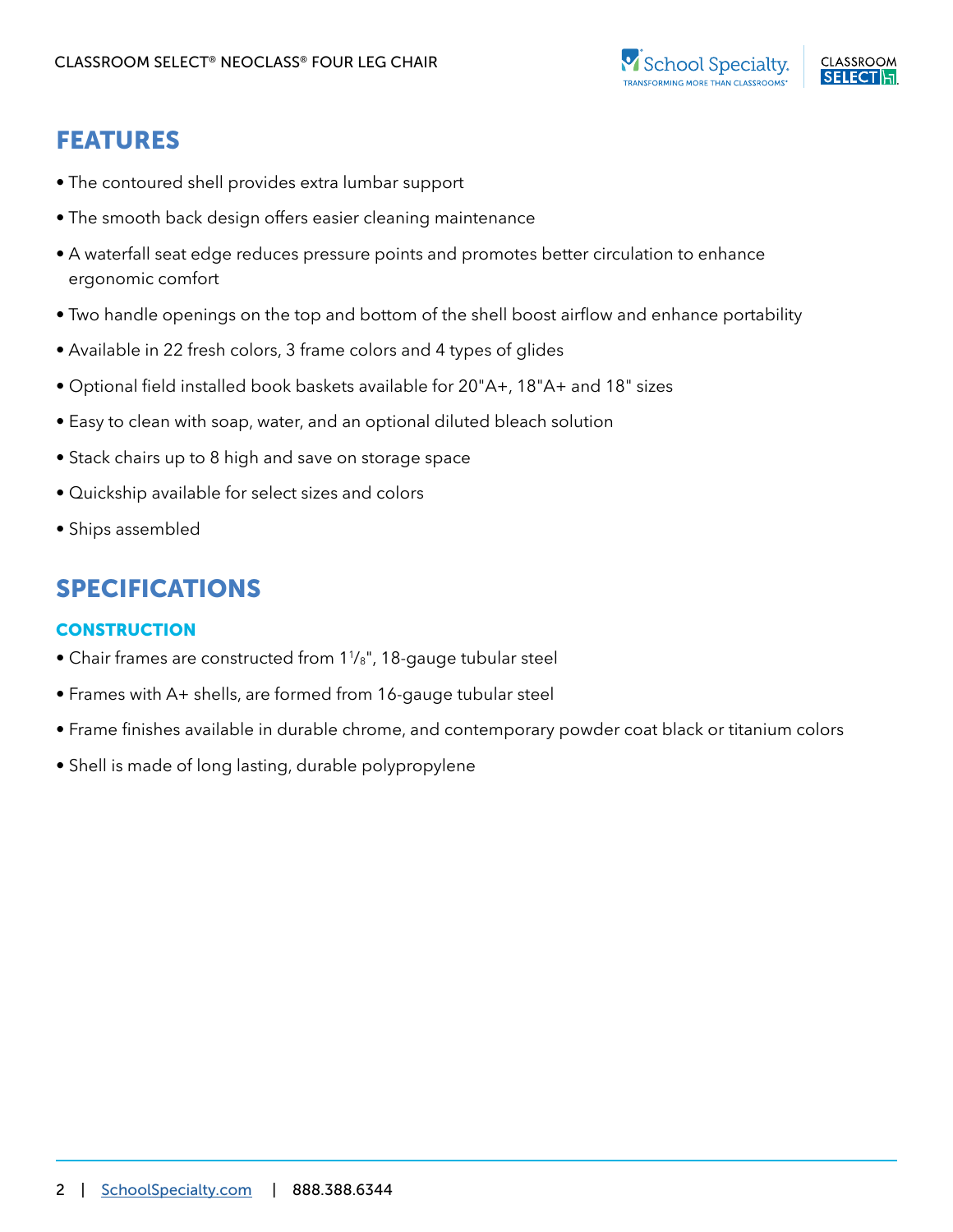

## MODEL

| <b>MODEL</b>                                       | <b>ITEM</b><br><b>NUMBER</b> | <b>SHELL</b><br><b>SIZE</b> | <b>SEAT</b><br><b>HEIGHT</b><br>(IN) | <b>CHAIR</b><br><b>HEIGHT</b><br>(IN) | <b>SEAT</b><br><b>WIDTH</b><br>(IN) | <b>SEAT</b><br><b>DEPTH</b><br>(IN) | <b>FRAME</b><br><b>WIDTH</b><br>(IN) | <b>FRAME</b><br><b>DEPTH</b><br>(IN) |
|----------------------------------------------------|------------------------------|-----------------------------|--------------------------------------|---------------------------------------|-------------------------------------|-------------------------------------|--------------------------------------|--------------------------------------|
| 20 in A+ Chair- Chrome Frame                       | 1496343                      | Extra Wide                  | 20                                   | 33.25                                 | 17.25                               | 17.75                               | 23                                   | 23.5                                 |
| 20 in A+ Chair - Black or<br><b>Titanium Frame</b> | 1496344                      | Extra Wide                  | 20                                   | 33.25                                 | 17.25                               | 17.75                               | 23                                   | 23.5                                 |
| 18 in A+ + Chair - Chrome<br>Frame                 | 1496345                      | Extra Wide                  | 18                                   | 31.25                                 | 17.25                               | 17.75                               | 21.5                                 | 21.75                                |
| 18 in A+ Chair - Black or<br><b>Titanium Frame</b> | 1496346                      | Extra Wide                  | 18                                   | 31.25                                 | 17.25                               | 17.75                               | 21.5                                 | 21.75                                |
| 18 in Chair - Chrome Frame                         | 1496347                      | Standard                    | 18                                   | 31.25                                 | 16                                  | 16.5                                | 17.5                                 | 20.5                                 |
| 18 in Chair - Black or<br><b>Titanium Frame</b>    | 1496348                      | Standard                    | 18                                   | 31.25                                 | 16                                  | 16.5                                | 17.5                                 | 20.5                                 |
| 16 in - Chair Chrome Frame                         | 1496349                      | Medium                      | 16                                   | 27.5                                  | 14                                  | 14.5                                | 15.25                                | 18.75                                |
| 16 in Chair - Black or<br><b>Titanium Frame</b>    | 1496350                      | Medium                      | 16                                   | 27.5                                  | 14                                  | 14.5                                | 15.25                                | 18.75                                |
| 14 in - Chair Chrome Frame                         | 1496351                      | Small                       | 14                                   | 24.25                                 | 12.25                               | 12.75                               | 13.75                                | 18                                   |
| 14 in Chair Black or Titanium<br>Frame             | 1496352                      | Small                       | 14                                   | 24.25                                 | 12.25                               | 12.75                               | 13.75                                | 18                                   |
| 12 in Chair Chrome Frame                           | 5002487                      | Small                       | 12                                   | 21                                    | 10.5                                | 11                                  | 11.25                                | 17.25                                |
| 12 in Chair - Black or<br><b>Titanium Frame</b>    | 5002491                      | Small                       | 12                                   | 21                                    | 10.5                                | 11                                  | 11.25                                | 17.25                                |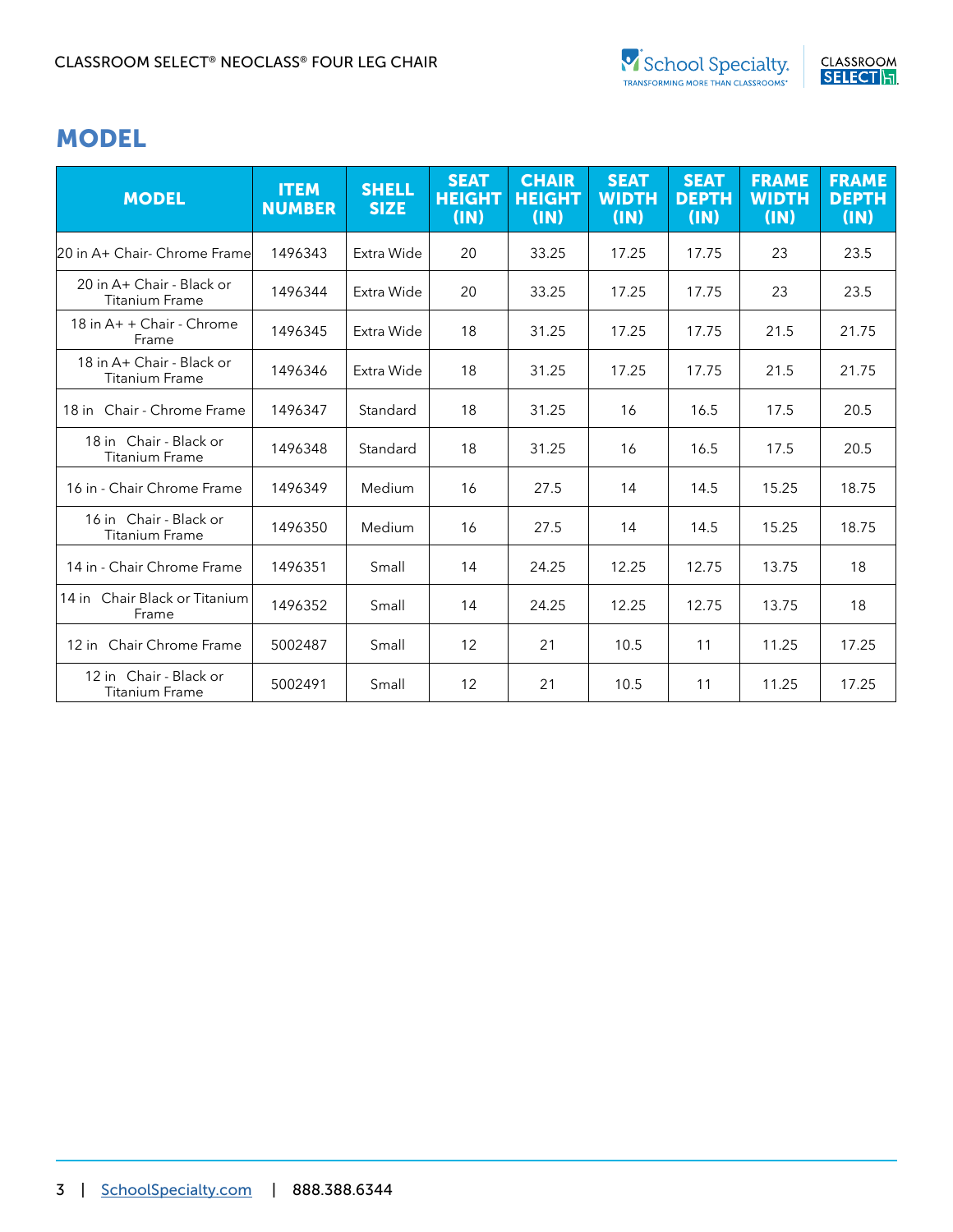

#### FRAME COLORS



#### GLIDE OPTIONS



### OPTIONAL GLIDE CAPS

| Nylon -       | Steel - |
|---------------|---------|
| Tile & Carpet | Carpet  |